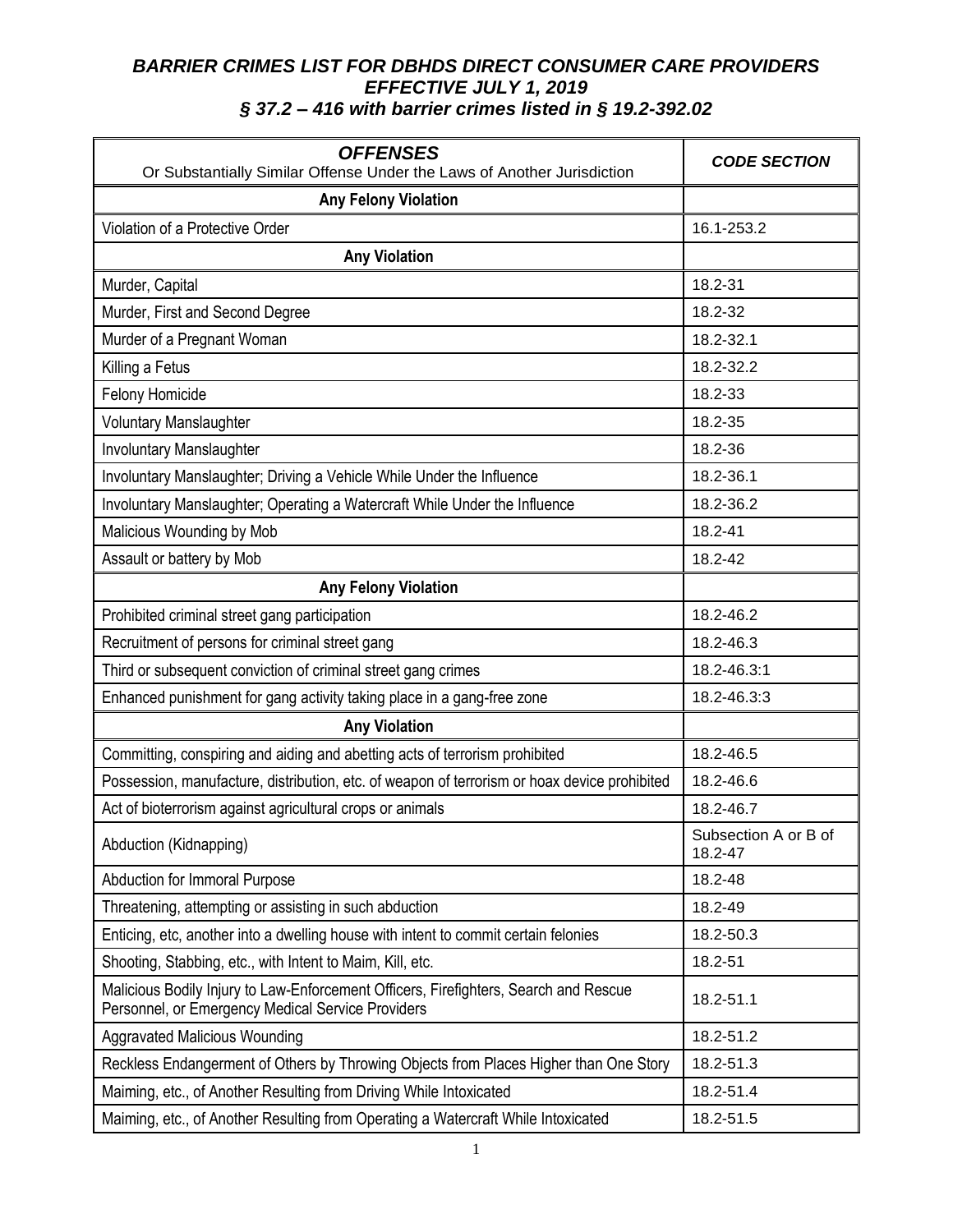| <b>OFFENSES</b><br>Or Substantially Similar Offense Under the Laws of Another Jurisdiction                                                                                                                                                                                                                                                                                                                              | <b>CODE SECTION</b>                                 |
|-------------------------------------------------------------------------------------------------------------------------------------------------------------------------------------------------------------------------------------------------------------------------------------------------------------------------------------------------------------------------------------------------------------------------|-----------------------------------------------------|
| <b>Strangulation of Another</b>                                                                                                                                                                                                                                                                                                                                                                                         | 18.2-51.6                                           |
| Malicious Bodily Injury by Means of Any Caustic Substance or Agent or Use of Any<br><b>Explosive or Fire</b>                                                                                                                                                                                                                                                                                                            | 18.2-52                                             |
| Possession of Infectious Biological Substances or Radiological Agents                                                                                                                                                                                                                                                                                                                                                   | 18.2-52.1                                           |
| Shooting, etc., in Committing or Attempting a Felony                                                                                                                                                                                                                                                                                                                                                                    | 18.2-53                                             |
| Use or Display of Firearm in Committing Felony                                                                                                                                                                                                                                                                                                                                                                          | 18.2-53.1                                           |
| Attempts to Poison                                                                                                                                                                                                                                                                                                                                                                                                      | 18.2-54.1                                           |
| Adulteration of Food, Drink, Drugs, Cosmetics, etc                                                                                                                                                                                                                                                                                                                                                                      | 18.2-54.2                                           |
| Bodily Injuries Caused by Prisoners, State Juvenile Probationers, and State and Local Adult<br><b>Probationers or Adult Parolees</b>                                                                                                                                                                                                                                                                                    | 18.2-55                                             |
| Hazing of Youth Gang Members                                                                                                                                                                                                                                                                                                                                                                                            | 18.2-55.1                                           |
| Hazing of Student at Any School, College, or University                                                                                                                                                                                                                                                                                                                                                                 | 18.2-56                                             |
| Reckless Handling of Firearms; Reckless Handling While Hunting                                                                                                                                                                                                                                                                                                                                                          | Any violation<br>Subsection A or A1 of<br>18.2-56.1 |
| Allowing Access to Firearms by Children                                                                                                                                                                                                                                                                                                                                                                                 | 18.2-56.2                                           |
| Assault and Battery* (Exception: DBHDS' Licensed Private Provider may hire for<br>compensated employment persons who have been convicted of not more than 1<br>misdemeanor offense under § 18.2-57, if 10 years have elapsed following the conviction,<br>unless the person committed such offense in the scope of his employment services in a<br>direct consumer care position.)                                      | 18.2-57                                             |
| Pointing Laser at Law-Enforcement Officer                                                                                                                                                                                                                                                                                                                                                                               | 18.2-57.01                                          |
| Disarming a Law-Enforcement or Correctional Officer                                                                                                                                                                                                                                                                                                                                                                     | 18.2-57.02                                          |
| Assault and Battery Against a Family or Household Member* (Exception: DBHDS'<br>Licensed Private Provider may hire for compensated employment persons who have been<br>convicted of not more than 1 misdemeanor offense under § 18.2-57, if 10 years have<br>elapsed following the conviction, unless the person committed such offense in the scope of<br>his employment services in a direct consumer care position.) | 18.2-57.2                                           |
| Robbery                                                                                                                                                                                                                                                                                                                                                                                                                 | 18.2-58                                             |
| Carjacking                                                                                                                                                                                                                                                                                                                                                                                                              | 18.2-58.1                                           |
| Extortion by threat                                                                                                                                                                                                                                                                                                                                                                                                     | 18.2-59                                             |
| Threats of Death or Bodily Injury                                                                                                                                                                                                                                                                                                                                                                                       | 18.2-60                                             |
| Threatening the Governor or his immediate family                                                                                                                                                                                                                                                                                                                                                                        | 18.2-60.1.                                          |
| <b>Any Felony Violation</b>                                                                                                                                                                                                                                                                                                                                                                                             |                                                     |
| Stalking                                                                                                                                                                                                                                                                                                                                                                                                                | 18.2-60.3                                           |
| Violation of a Protective Order                                                                                                                                                                                                                                                                                                                                                                                         | 18.2-60.4                                           |
| <b>Any Violation</b>                                                                                                                                                                                                                                                                                                                                                                                                    |                                                     |
| Rape                                                                                                                                                                                                                                                                                                                                                                                                                    | 18.2-61                                             |
| Carnal Knowledge of Child between 13 and 15 Years of Age                                                                                                                                                                                                                                                                                                                                                                | 18.2-63                                             |
| Carnal Knowledge of Certain Minors                                                                                                                                                                                                                                                                                                                                                                                      | 18.2-64.1                                           |
| Carnal Knowledge of an Inmate, Parolee, Probationer, Detainee, or Pretrial or Post Trial<br>Offender                                                                                                                                                                                                                                                                                                                    | 18.2-64.2                                           |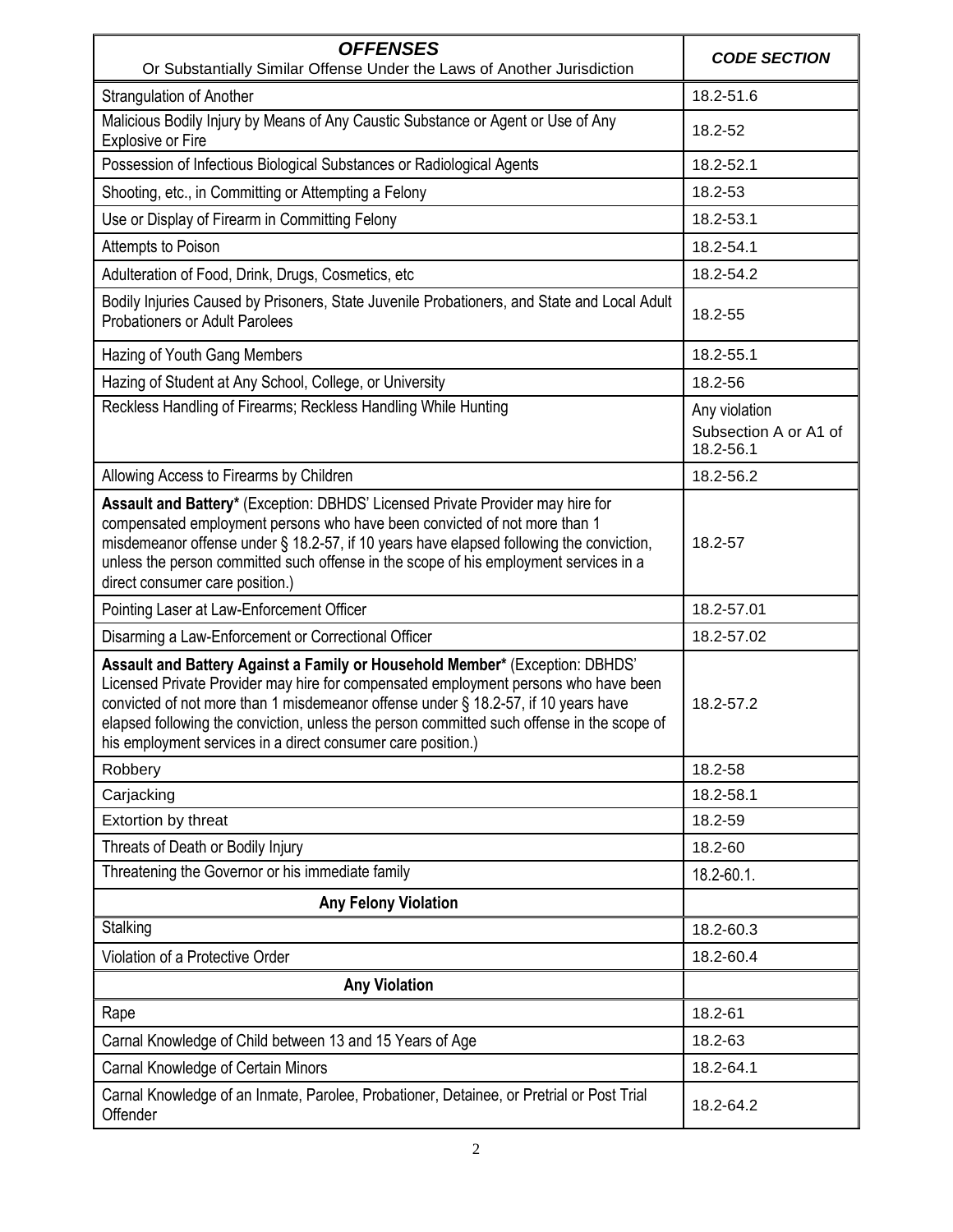| <b>OFFENSES</b><br>Or Substantially Similar Offense Under the Laws of Another Jurisdiction                                                                                                                                                                                                                                                                                                                                                                                                | <b>CODE SECTION</b> |
|-------------------------------------------------------------------------------------------------------------------------------------------------------------------------------------------------------------------------------------------------------------------------------------------------------------------------------------------------------------------------------------------------------------------------------------------------------------------------------------------|---------------------|
| Forcible Sodomy                                                                                                                                                                                                                                                                                                                                                                                                                                                                           | 18.2-67.1           |
| <b>Object Sexual Penetration</b>                                                                                                                                                                                                                                                                                                                                                                                                                                                          | 18.2-67.2           |
| <b>Aggravated Sexual Battery</b>                                                                                                                                                                                                                                                                                                                                                                                                                                                          | 18.2-67.3           |
| Sexual Battery                                                                                                                                                                                                                                                                                                                                                                                                                                                                            | 18.2-67.4           |
| Infected Sexual Battery                                                                                                                                                                                                                                                                                                                                                                                                                                                                   | 18.2-67.4:1         |
| Sexual Abuse of a Child under 15 Years of Age                                                                                                                                                                                                                                                                                                                                                                                                                                             | 18.2-67.4:2         |
| <b>Attempted Aggravated Sexual Battery</b>                                                                                                                                                                                                                                                                                                                                                                                                                                                | 18.2-67.5           |
| <b>Attempted Forcible Sodomy</b>                                                                                                                                                                                                                                                                                                                                                                                                                                                          | 18.2-67.5           |
| Attempted Object Sexual Penetration                                                                                                                                                                                                                                                                                                                                                                                                                                                       | 18.2-67.5           |
| <b>Attempted Rape</b>                                                                                                                                                                                                                                                                                                                                                                                                                                                                     | 18.2-67.5           |
| <b>Attempted Sexual Battery</b>                                                                                                                                                                                                                                                                                                                                                                                                                                                           | 18.2-67.5           |
| Sexual Assault - Repeat offender (felony conviction after prior misdemeanor convictions of<br>sexual battery in violation of § 18.2 – 67.4, attempted sexual battery in violation of § 18.2 –<br>67.5.c, a violation of § 18.2 – 371 involving consensual intercourse, anal intercourse,<br>cunnilingus, fellatio, or anilingus with a child, indecent exposure of himself or procuring<br>another to expose himself in violation of $\S$ 18.2 – 387, or a violation of $\S$ 18.2 – 130). | 18.2-67.5.1         |
| Sexual Assault - Repeat offender (maximum sentence for offense based on prior sexual<br>assault convictions)                                                                                                                                                                                                                                                                                                                                                                              | 18.2-67.5.2         |
| Sexual Assault - Repeat offender (life imprisonment for offense based on prior sexual<br>assault convictions)                                                                                                                                                                                                                                                                                                                                                                             | 18.2-67.5.3         |
| Burning or Destroying Dwelling House, etc.                                                                                                                                                                                                                                                                                                                                                                                                                                                | 18.2-77             |
| Burning or Destroying Meeting House, etc.                                                                                                                                                                                                                                                                                                                                                                                                                                                 | 18.2-79             |
| Burning or Destroying any Other Building or Structure                                                                                                                                                                                                                                                                                                                                                                                                                                     | 18.2-80             |
| Burning or Destroying Personal Property, Standing Grain, etc.                                                                                                                                                                                                                                                                                                                                                                                                                             | 18.2-81             |
| Burning Building or Structure While in such Building or Structure with Intent to Commit<br>Felony                                                                                                                                                                                                                                                                                                                                                                                         | 18.2-82             |
| Threats to Bomb or Damage Buildings or Means of Transportation; False Information as to<br>Danger to Such Buildings, etc.                                                                                                                                                                                                                                                                                                                                                                 | 18.2-83             |
| Causing, Inciting, etc. Threats to Bomb or Damage Buildings or Means of Transportation;<br>False Information as to Danger to such Buildings, etc.                                                                                                                                                                                                                                                                                                                                         | 18.2-84             |
| Manufacture, Possession, Use, etc. of Fire Bombs or Explosive Materials or Devices                                                                                                                                                                                                                                                                                                                                                                                                        | 18.2-85             |
| Setting Fire to Woods, Fences, Grass, etc.                                                                                                                                                                                                                                                                                                                                                                                                                                                | 18.2-86             |
| Setting Woods, etc. on Fire Intentionally Whereby Another is Damaged or Jeopardized                                                                                                                                                                                                                                                                                                                                                                                                       | 18.2-87             |
| Setting off Chemical Bombs Capable of Producing Smoke in Certain Public Buildings                                                                                                                                                                                                                                                                                                                                                                                                         | 18.2-87.1           |
| Carelessly Damaging Property by Fire                                                                                                                                                                                                                                                                                                                                                                                                                                                      | 18.2-88             |
| <b>Any Felony Violation</b>                                                                                                                                                                                                                                                                                                                                                                                                                                                               |                     |
| Discharging Firearms or missiles within or at building or dwelling house                                                                                                                                                                                                                                                                                                                                                                                                                  | 18.2-279            |
| Willfully discharging firearms in public places                                                                                                                                                                                                                                                                                                                                                                                                                                           | 18.2-280            |
| Setting spring gun or other deadly weapon                                                                                                                                                                                                                                                                                                                                                                                                                                                 | 18.2-281            |
| Pointing, holding, or brandishing firearm, air or gas operated weapon or object similar in<br>appearance                                                                                                                                                                                                                                                                                                                                                                                  | 18.2-282            |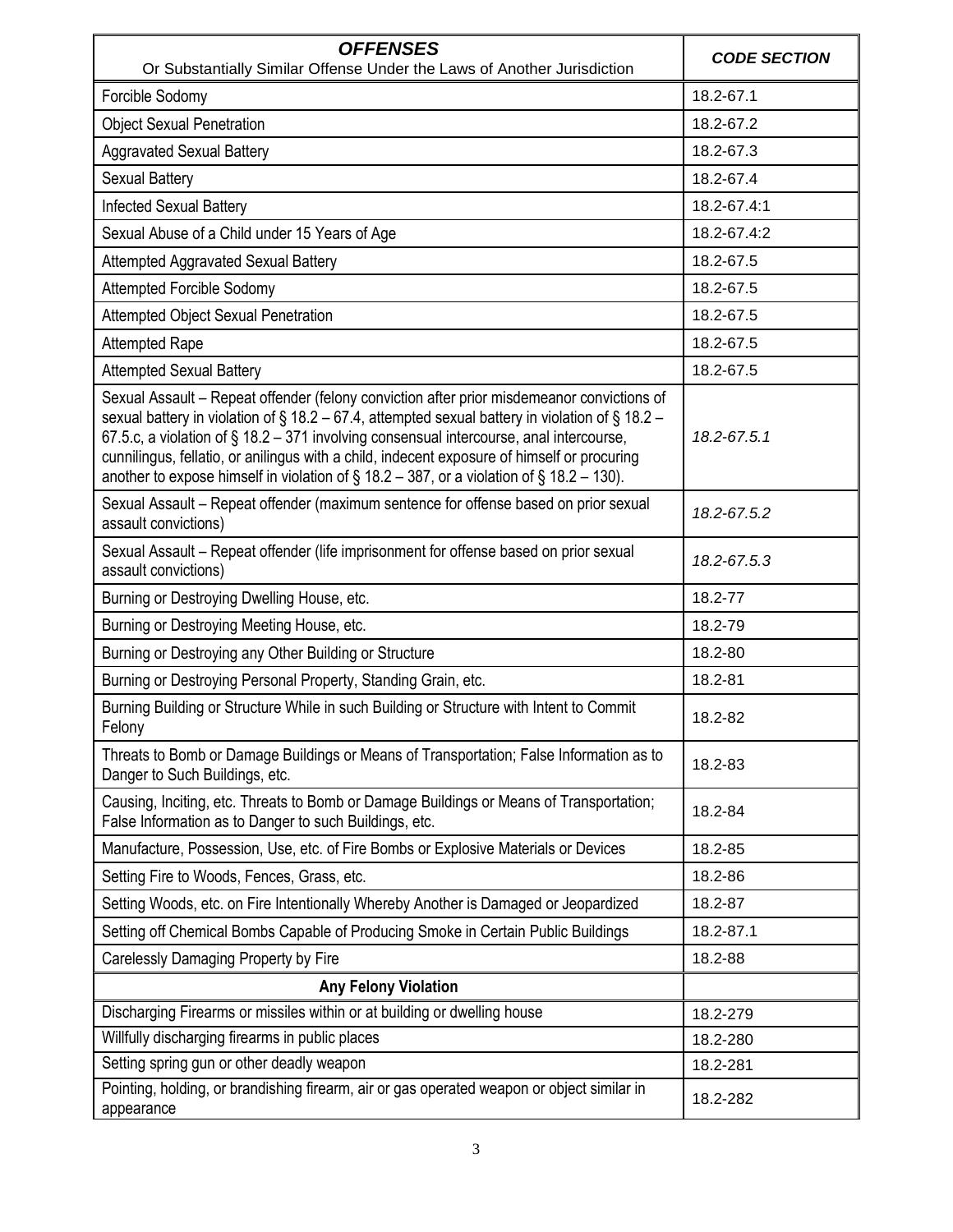| <b>OFFENSES</b><br>Or Substantially Similar Offense Under the Laws of Another Jurisdiction                                                         | <b>CODE SECTION</b>         |
|----------------------------------------------------------------------------------------------------------------------------------------------------|-----------------------------|
| Brandishing a machete or other bladed weapon with intent to intimidate                                                                             | 18.2-282.1                  |
| Shooting from vehicles so as to endanger persons                                                                                                   | 18.2-286.1                  |
| Wearing of body armor while committing a crime                                                                                                     | 18.2-287.2                  |
| <b>Any Violation</b>                                                                                                                               |                             |
| Use of machine gun for crime of violence                                                                                                           | 18.2-289                    |
| Use of machine gun for aggressive purpose                                                                                                          | 18.2-290                    |
| Possession or use of "sawed-off" shotgun or rifle.                                                                                                 | 18.2-300                    |
| Possession of firearms while in possession of certain substances                                                                                   | 18.2-308.4                  |
| Failing to secure medical attention for injured child                                                                                              | 18.2-314                    |
| <b>Any Felony Violation</b>                                                                                                                        |                             |
| Prostitution; commercial sexual conduct; commercial exploitation of a minor                                                                        | 18.2-346                    |
| Aiding prostitution or illicit sexual intercourse, etc.                                                                                            | 18.2-348                    |
| Using vehicles to promote prostitution or unlawful sexual intercourse                                                                              | 18.2-349                    |
| <b>Any Violation</b>                                                                                                                               |                             |
| Taking, detaining, etc., person for prostitution, etc., or consenting thereto; human trafficking                                                   | 18.2-355                    |
| Receiving money for procuring person                                                                                                               | 18.2-356                    |
| Receiving money from earnings of male or female prostitutes                                                                                        | 18.2-357                    |
| Commercial sex trafficking                                                                                                                         | 18.2-357.1                  |
| Crimes against nature (only subsection B)                                                                                                          | Any violation of            |
|                                                                                                                                                    | subsection B of<br>18.2-361 |
| <b>Any Violation</b>                                                                                                                               |                             |
| Adultery and fornication by persons forbidden to marry; incest                                                                                     | 18.2-366                    |
| Abuse and Neglect of Incapacitated Adults                                                                                                          | 18.2-369                    |
| Taking Indecent Liberties with Children                                                                                                            | 18.2-370                    |
| Taking indecent liberties with child by person in custodial or supervisory relationship                                                            | 18.2-370.1                  |
| Sex Offenses prohibiting proximity to children                                                                                                     | 18.2-370.2                  |
| Sex offenses prohibiting residing in proximity to children                                                                                         | 18.2-370.3                  |
| Sex offenses prohibiting working on school property                                                                                                | 18.2-370.4                  |
| Sex offenses prohibiting entry onto school or other property                                                                                       | 18.2-370.5                  |
| Penetration of mouth of child with lascivious intent                                                                                               | 18.2-370.6                  |
| Abuse and Neglect of Children                                                                                                                      | 18.2-371.1                  |
| Employing or Permitting a Minor to Assist in - Production, publication, sale, possession, etc.,<br>of obscene items (Included because of 18.2-379) | 18.2-374                    |
| Employing or Permitting a Minor to Assist in Production, publication, sale, financing, etc., of<br>child pornography                               | 18.2-374.1                  |
| Employing or Permitting a Minor to Assist in - Possession, reproduction, distribution,<br>solicitation, and facilitation of child pornography      | 18.2-374.1:1                |
| Employing or Permitting a Minor to Assist in - Use of communications systems to facilitate<br>certain offenses involving children.                 | 18.2-374.3                  |
| Employing or Permitting a Minor to Assist in - Display of child pornography or grooming<br>video or materials to a child.                          | 18.2-374.4                  |
|                                                                                                                                                    |                             |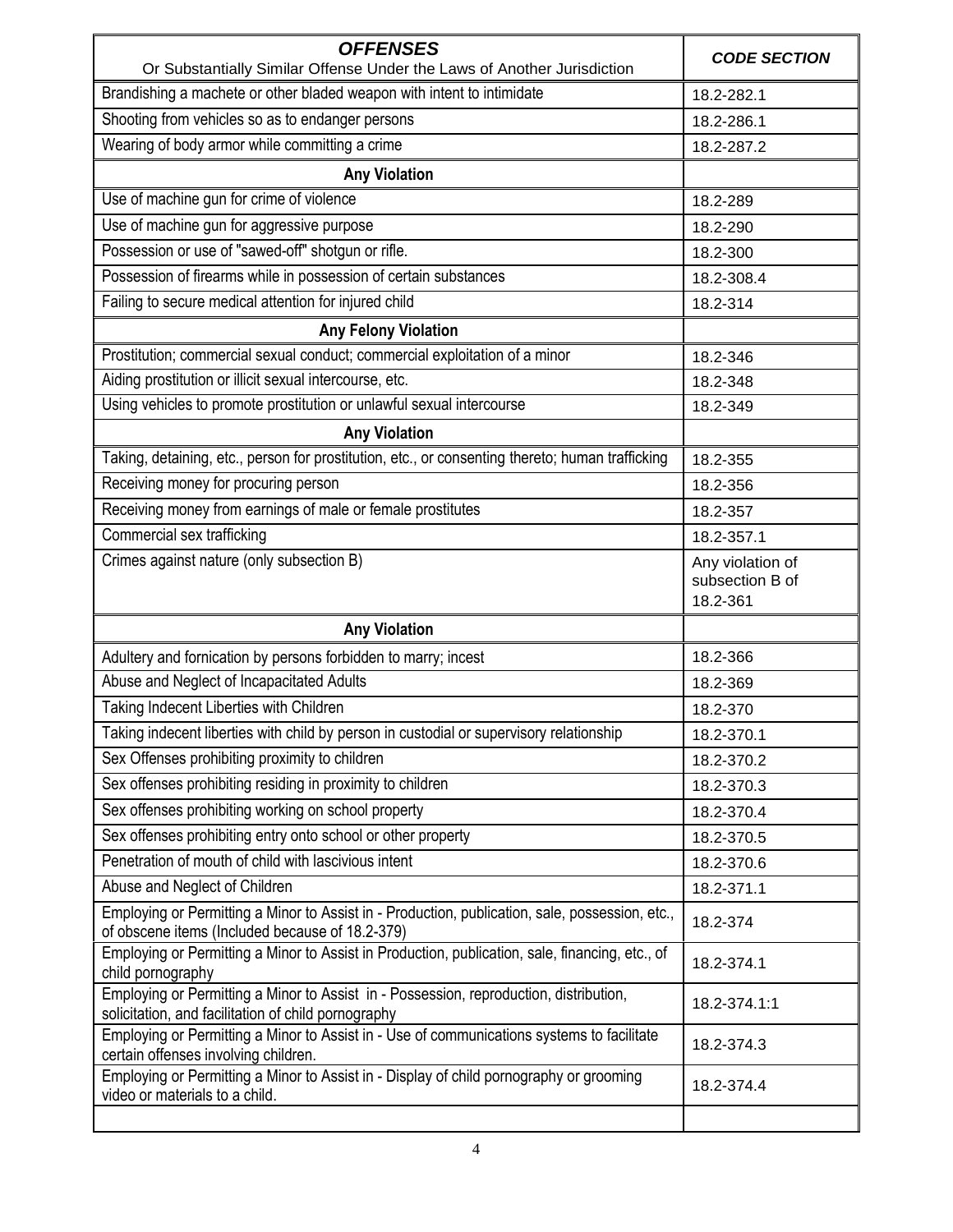| <b>OFFENSES</b><br>Or Substantially Similar Offense Under the Laws of Another Jurisdiction                                                     | <b>CODE SECTION</b> |
|------------------------------------------------------------------------------------------------------------------------------------------------|---------------------|
| Employing or Permitting a Minor to Assist in - Obscene exhibitions and performances<br>(included because of 18.2-379)                          | 18.2-375            |
| Employing or Permitting a Minor to Assist in - Advertising, etc., obscene items, exhibitions or<br>performances (included because of 18.2-379) | 18.2-376            |
| Employing or Permitting a Minor to Assist in - Coercing acceptance of obscene articles or<br>publications (included because of 18.2-379)       | 18.2-378            |
| Employing or Permitting a Minor to Assist in an Act Constituting an Offense Under Article 5<br>(18.2-372 et.seq.) of Chapter 8 of Title 18.2   | 18.2-379            |
| Employing or Permitting a Minor to Assist in - Creation of Image of Another                                                                    | 18.2-386.1          |
| Employing or Permitting a Minor to Assist in - Unlawful Dissemination or Sale of Images of<br>Another                                          | 18.2-386.2          |
| Employing or Permitting a Minor to Assist in - Indecent exposure (included because of 18.2-<br>379)                                            | 18.2-387            |
| Employing or Permitting a Minor to Assist in - Obscene sexual display                                                                          | 18.2-387.1          |
| <b>Any Felony Violation</b>                                                                                                                    |                     |
| Rioting                                                                                                                                        | 18.2-405            |
| Unlawful assembly                                                                                                                              | 18.2-406            |
| <b>Any Violation</b>                                                                                                                           |                     |
| Conspiracy; incitement to riot                                                                                                                 | 18.2-408            |
| Commission of certain offenses in county, city or town declared by Governor to be in state<br>of riot or insurrection                          | 18.2-413            |
| Injury to property or persons by persons unlawfully or riotously assembled                                                                     | 18.2-414            |
| Burning cross on property of another or public place with intent to intimidate                                                                 | 18.2-423            |
| Burning object on property of another or a highway or other public place with intent to<br>intimidate                                          | 18.2-423.01         |
| Placing swastika on certain property with intent to intimidate                                                                                 | 18.2-423.1          |
| Displaying noose on property of another or a highway or other public place with intent to<br>intimidate                                        | 18.2-423.2          |
| Paramilitary activity prohibited                                                                                                               | 18.2-433.2          |
| Providing false information or failing to provide sex offender registration information                                                        | 18.2-472.1          |
| Delivery of drugs to prisoners                                                                                                                 | 18.2-474.1          |
| Escape from Jail                                                                                                                               | 18.2-477            |
| Escapes from juvenile facility                                                                                                                 | 18.2-477.1          |
| Punishment for certain offenses committed within a secure juvenile facility or detention<br>home.                                              | 18.2-477.2          |
| Escape from jail or custody by force or violence without setting fire to jail                                                                  | 18.2-478            |
| Escape without force or violence or setting fire to jail                                                                                       | 18.2-479            |
| Escape, etc., by setting fire to jail                                                                                                          | 18.2-480            |
| Treason                                                                                                                                        | 18.2-481            |
| Advocacy of change in government by force, violence or other unlawful means                                                                    | 18.2-484            |
| Conspiring to incite one race to insurrection against another race                                                                             | 18.2-485            |
| Escape of persons committed to facility for sexually violent predators                                                                         | 37.2-917            |
| Felonies by Prisoners                                                                                                                          | 53.1-203            |